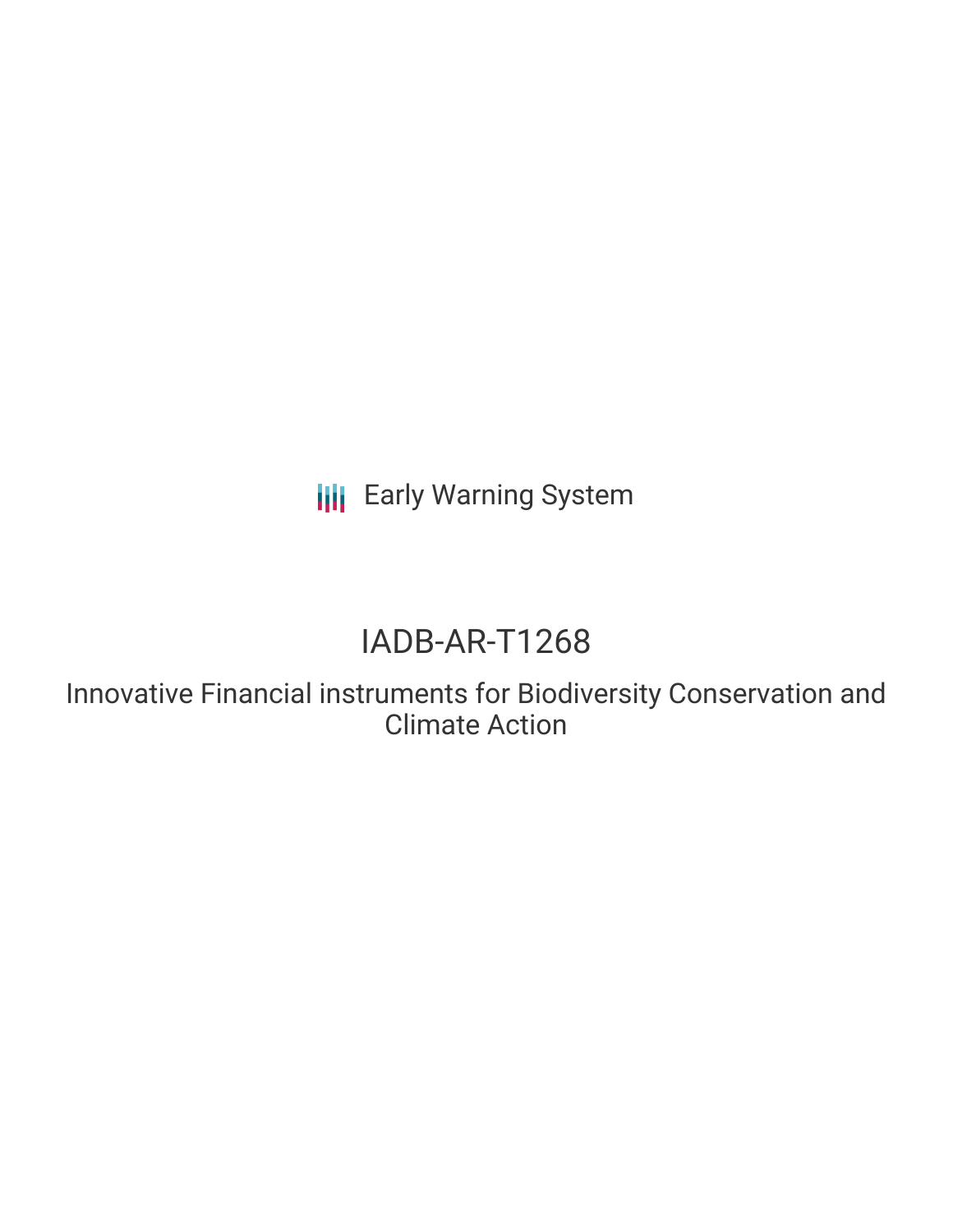

## Early Warning System Innovative Financial instruments for Biodiversity Conservation and Climate Action

#### **Quick Facts**

| <b>Countries</b>               | Argentina                              |
|--------------------------------|----------------------------------------|
| <b>Financial Institutions</b>  | Inter-American Development Bank (IADB) |
| <b>Status</b>                  | Approved                               |
| <b>Bank Risk Rating</b>        | U                                      |
| <b>Voting Date</b>             | 2021-12-20                             |
| <b>Borrower</b>                | Government of Argentina                |
| <b>Sectors</b>                 | Climate and Environment, Finance       |
| <b>Investment Type(s)</b>      | <b>Advisory Services</b>               |
| <b>Investment Amount (USD)</b> | $$0.33$ million                        |
| <b>Project Cost (USD)</b>      | $$0.33$ million                        |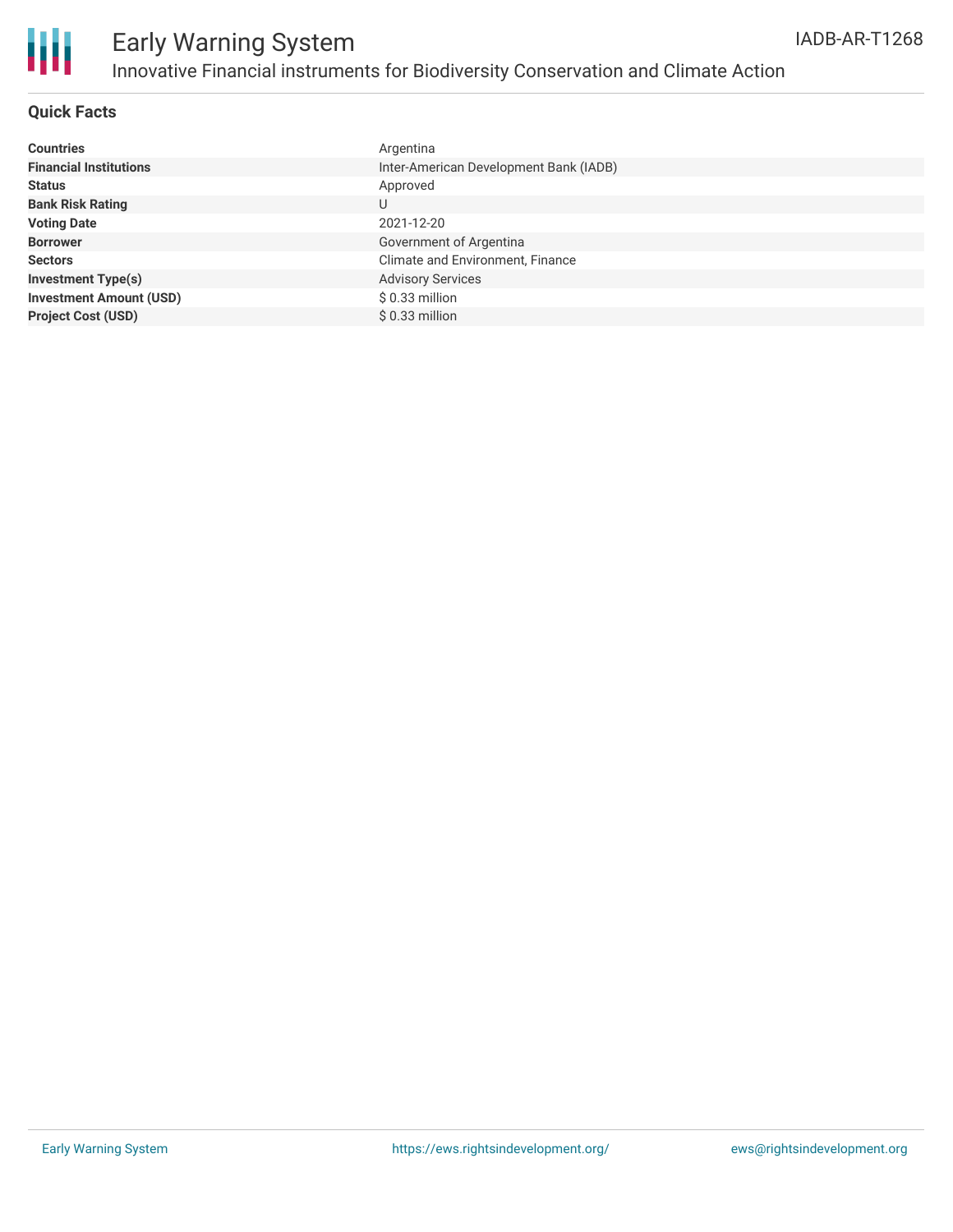



## Early Warning System Innovative Financial instruments for Biodiversity Conservation and Climate Action

#### **Project Description**

According to the Bank´s website, the objective of the project is to identify and develop an issuance program built on innovative financial instruments for nature conservation in a pilot country (Argentina), which could be later adapted to other countries in LAC.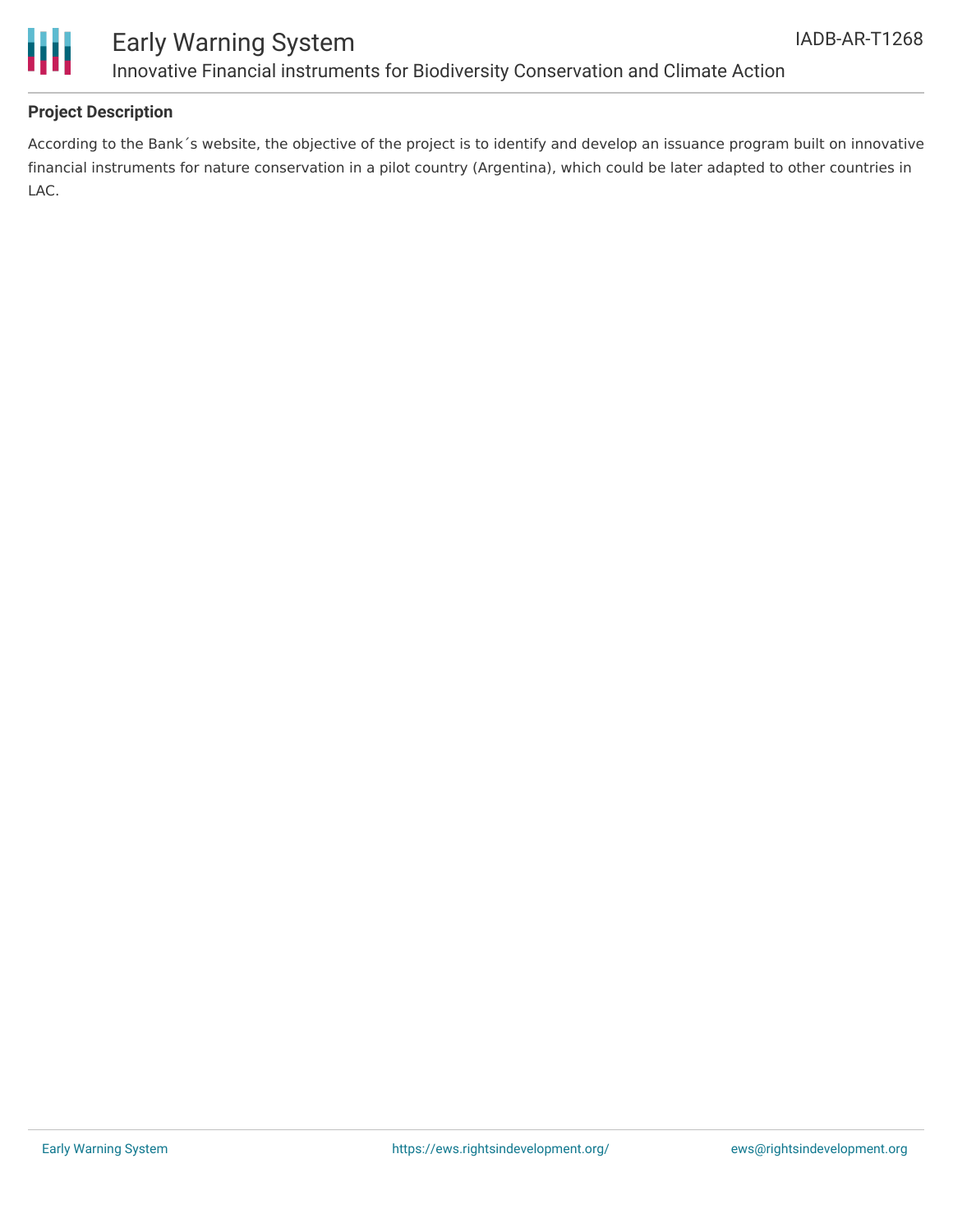

#### **Investment Description**

• Inter-American Development Bank (IADB)

The description of investment type was not available at the time of the snapshot.